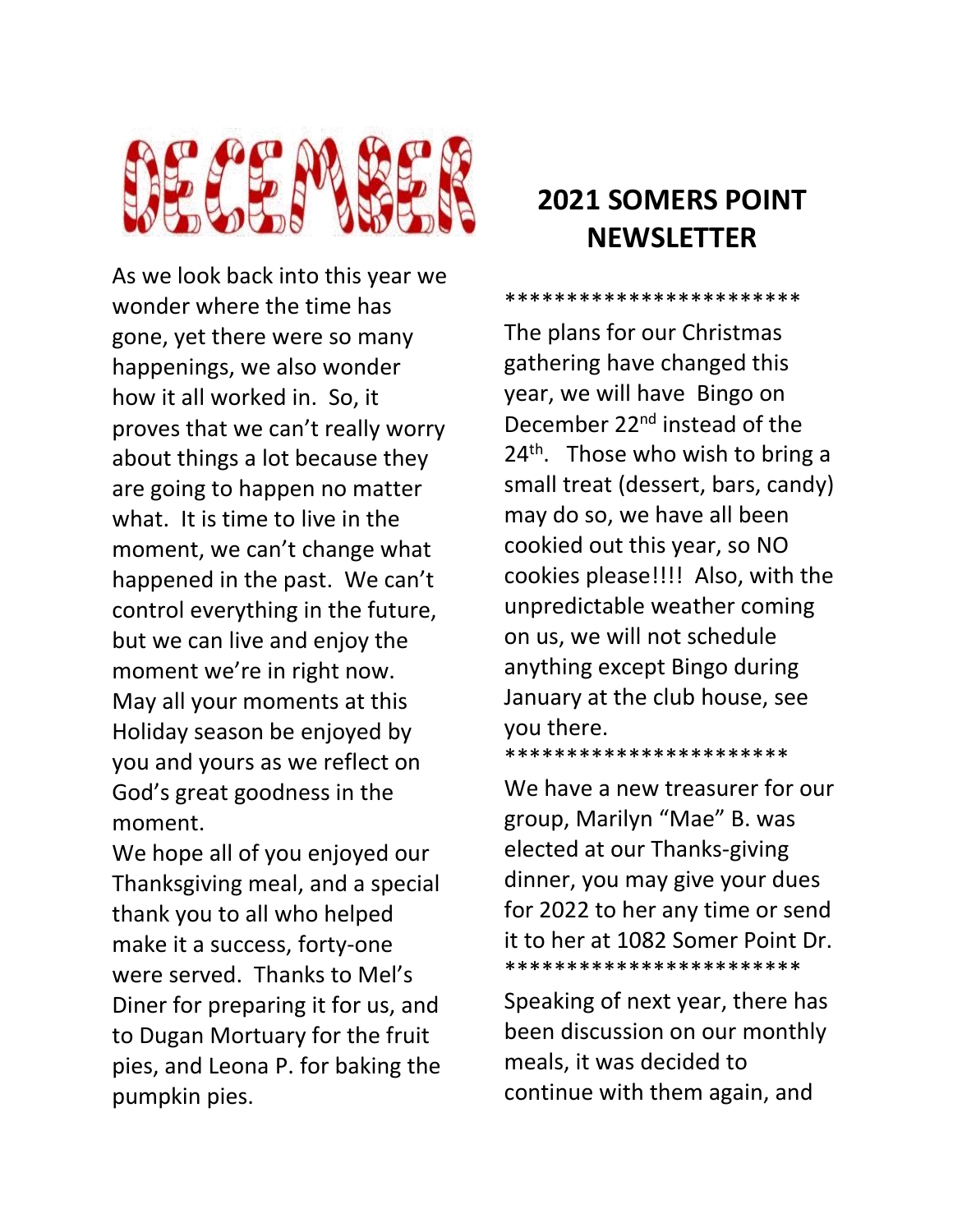having potluck twice a year. There will be a signup sheet available for that, it is good to have three people for the meals, and two hosting the potluck. When the meals are served residents will pay a small fee to cover the cost of the food, that way no one has to lay out money on their own to cover the cost. Please consider doing you part. There is a signup sheet on the bulletin board by the kitchen door. \*\*\*\*\*\*\*\*\*\*\*\*\*\*\*\*\*\*\*\*\*\*\*\*

Thank you to the many people who have stepped up this year to keep the club house clean and sanitary, unfortunately that is something that continually needs to be done, we are in need of someone yet for this December, and there is a signup sheet by the kitchen for 2022 also. Consider a time you can help.

\*\*\*\*\*\*\*\*\*\*\*\*\*\*\*\*\*\*\*\*\*\*\*

For those of you who are new with us, we celebrate birthdays each month on the 3rd Friday Bingo Day, those having a birthday that month are encouraged to host for that day.

Cupcakes are provided by Dugan Mortuary, anything else served such as ice cream etc., is optional to the hosting birthday people. Check your birthday list you were given and see who you can contact to share that day. \*\*\*\*\*\*\*\*\*\*\*\*\*\*\*\*\*\*\*\*\*\*\*\*

It was decided at out dinner, that after the first of the year we will no longer send a memorial at the passing of a Somers Point resident, with the cost increase of everything it just isn't possible to use our treasury for that and keep our club house in supplies for activities. However, the family will receive a sympathy card from our group, and we will leave it up to each one of you to decide if you wish to send a memorial personally. For the past six weeks we were pleased to have Dr. Dillon Eurek a Balance Coach lead us through Balance Therapy for free. Dillon offers in home therapy, he accepts Medicare. If you would like to continue with Balance Therapy, Dillon is willing to set that up with us, if you'd like more information contact Alie N. or Rachel. A big thank you to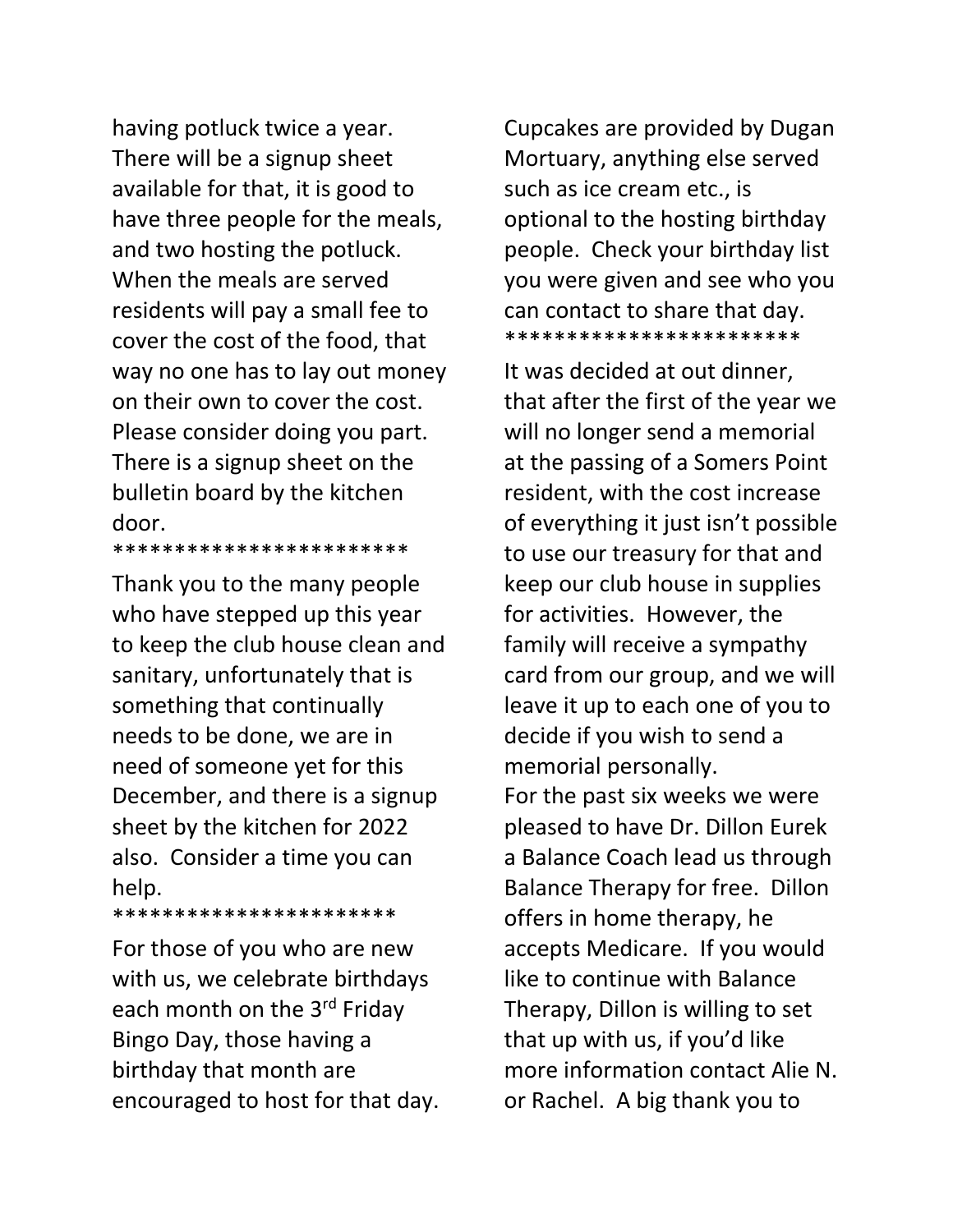### Dillon for the past 6 weeks. \*\*\*\*\*\*\*\*\*\*\*\*\*\*\*\*\*\*\*\*\*\*\*\*

A new phone number list will be coming out after the first of the year, if your phone number has changed, please let Rachel know. \*\*\*\*\*\*\*\*\*\*\*\*\*\*\*\*\*\*\*\*\*\*\*\*

Our resident group has a treasury, funds are used for supplies for the club house such as for cleaning, paper products, etc. and part of our meals. Dues are \$5 per resident, per year and is optional, please consider helping with these needs. It can be paid or mailed to Marilyn "Mae" B.

\*\*\*\*\*\*\*\*\*\*\*\*\*\*\*\*\*\*\*\*\*\*\*

The club house is also available to residents for personal family use, you will need to bring all your own needs, and please sign your name to the calendar just inside the club house door to save your date. Also, you are responsible to clean up afterwards. There are cleaning supplies and a vacuum available to use for that. If you gather in the evening, please lock the door when you leave. Thank you. \*\*\*\*\*\*\*\*\*\*\*\*\*\*\*\*\*\*\*\*\*\*\*

This month we send our sympathy to Jan B. on the death of Duane, Betty H. on the death of Ed, and Linda S. on the loss of her son.

\*\*\*\*\*\*\*\*\*\*\*\*\*\*\*\*\*\*\*\*\*\*\*\*

We have a number of people who are dealing with health issues this month, we send our Get Well wishes to Marilyn H, Virginia S., Betty H., Leslie P., Shirley P., Marlene M., and Dave and Jane J.

\*\*\*\*\*\*\*\*\*\*\*\*\*\*\*\*\*\*\*\*\*\*\*

Connie M. would like to thank everyone for their caring concerns, prayers, cards, and calls, on the death of her son-inlaw David Henry, God bless you. \*\*\*\*\*\*\*\*\*\*\*\*\*\*\*\*\*\*\*\*\*\*\*\*

This month we celebrate birthdays with Richard W., Barb C., Rod T., Rachel J., and Steve K. Many happy returns.

Reminder: We have a take or leave coupon basket at the Club House; please make sure the ones you leave are not out of date. There are also Christmas and Greeting cards there for you to use. Feel free to help yourself.